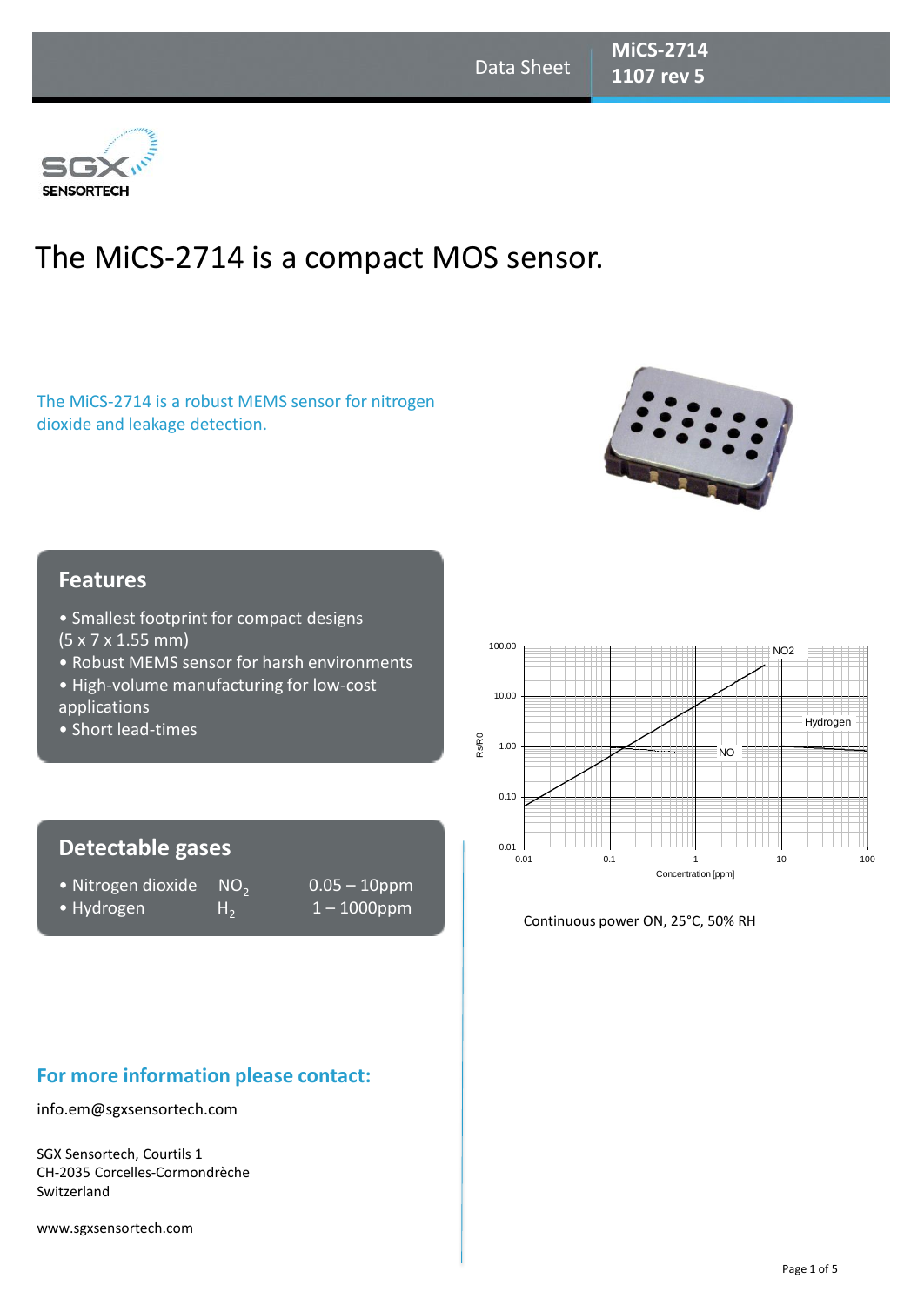# **Performance sensor**

| <b>Characteristic</b><br><b>OX sensor</b> | <b>Symbol</b> | <b>Typ</b> | <b>Min</b>   | <b>Max</b> | <b>Unit</b> |
|-------------------------------------------|---------------|------------|--------------|------------|-------------|
| Sensing resistance in air (see note 1)    | $R_{0}$       | -          | 0.8          | 20         | $k\Omega$   |
| Typical CO detection range                | FS            |            | 0.05         | 10         | ppm         |
| Sensitivity factor (see note 2)           | $S_{60}$      | -          | $\mathbf{2}$ | -          |             |

Notes:

- 1. Sensing resistance in air  $R_0$  is measured under controlled ambient conditions, i.e. synthetic air at 23 ±5°C and 50 ± 10% RH. Sampling test.
- 2. Sensitivity factor is defined as Rs at 0.25 ppm NO<sub>2</sub>, divided by R<sub>s</sub> in air. Test conditions are 23 ± 5°C and ≤5% RH. Indicative values only. Sampling test.

#### IMPORTANT PRECAUTIONS:

Read the following instructions carefully before using the MiCS-2714 described here to avoid erroneous readings and to prevent the device from permanent damage.

- The sensor must be reflow soldered in a neutral atmosphere, without soldering flux vapours.
- The sensor must not be exposed to high concentrations of organic solvents, silicone vapours or cigarette-smoke in order to avoid poisoning the sensitive layer.
- Heater voltage above the specified maximum rating will destroy the sensor due to overheating.
- This sensor is to be placed in a filtered package that protects it against water and dust projections.
- SGX sensortech strongly recommends using ESD protection equipment to handle the sensor.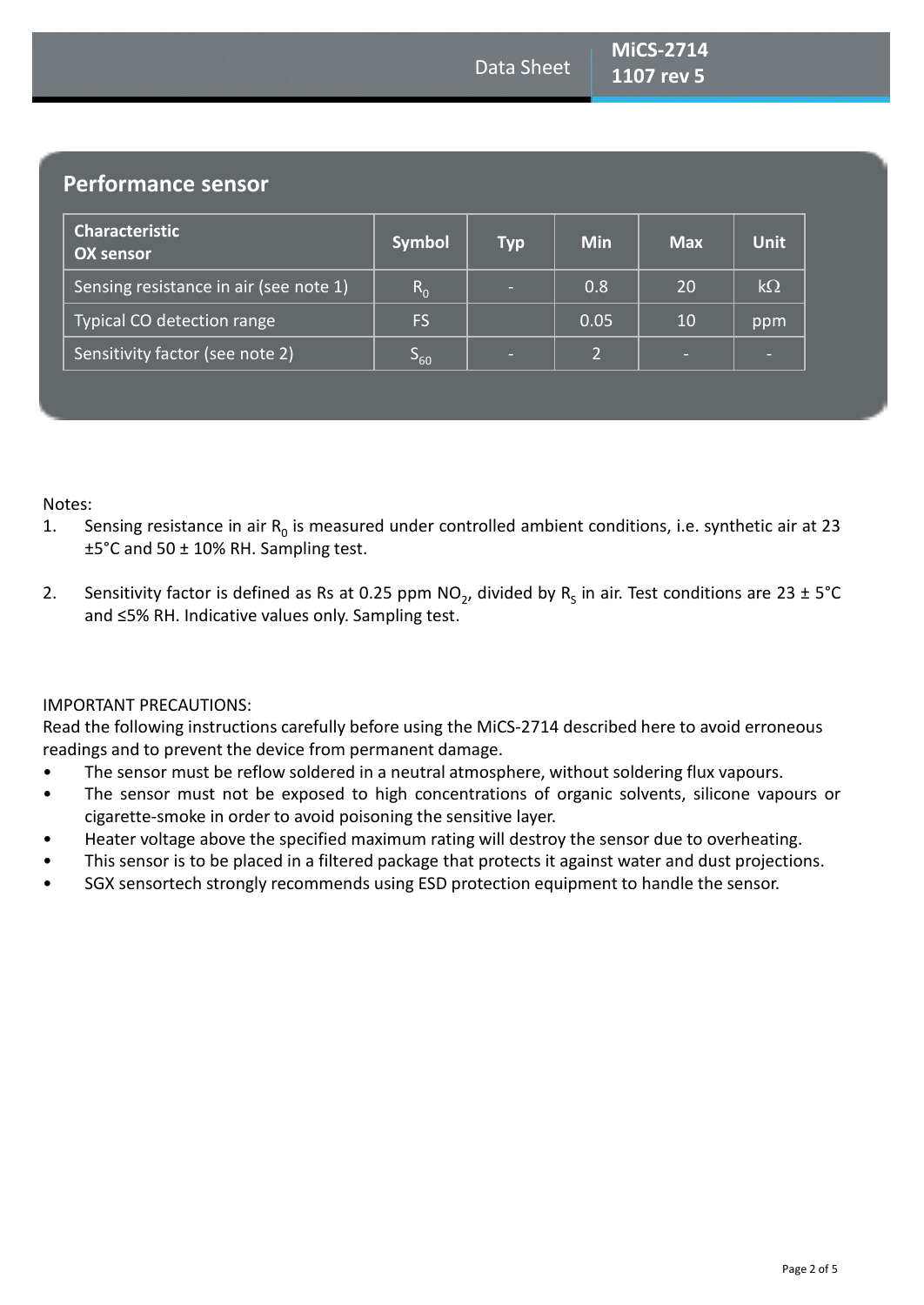



MiCS-2714 with recommended supply circuit (top view)

**Power circuit 1948**<br>R is 131 Ω. This resistor is necessary to obtain the right temperature on the heater while using a single 5 V power supply. The resulting voltages is typically VH = 1.7 V.

MiCS-2714 with measurement circuit (top view)

The voltage measured on the load resistor is directly linked to the resistance of the sensor. RLOAD must be 820 W at the lowest in order not to damage the sensitive layer.

| Parameter                              | <b>Symbol</b>  | <b>Typ</b> | <b>Min</b> | <b>Max</b> | <b>Unit</b>    |
|----------------------------------------|----------------|------------|------------|------------|----------------|
| <b>Heating power</b>                   | $P_H$          | 43         | 30         | 50         | mW             |
| Heating voltage                        | $V_H$          | 1.7        | $\sim$     | $\sim$     | $\overline{V}$ |
| Heating current                        | H              | 26         | ÷          | -          | mA             |
| Heating resistance<br>at nominal power | R <sub>H</sub> | 66         | 59         | 73         | Ω              |

| <b>Rating</b>                             | <b>Symbol</b>  | Value / Range                | <b>Unit</b>  |
|-------------------------------------------|----------------|------------------------------|--------------|
| Maximum heater power dissipation          | P <sub>H</sub> | 50                           | mW           |
| Maximum sensitive layer power dissipation | Ps             | 8                            | mW           |
| Voltage supplyHeating current             | Vsupply        | $4.9 - 5.1$                  | V            |
| Relative humidity range                   | RH             | $5 - 95$                     | %RH          |
| Ambient operating temperature             | Tamb           | $-30 - 85$                   | $^{\circ}$ C |
| Storage temperature range                 | <b>Tsto</b>    | $-40 - 120$                  | $^{\circ}$ C |
| Storage humidity range                    | <b>RHsto</b>   | $\overline{5}$ - 95 $^\circ$ | %RH          |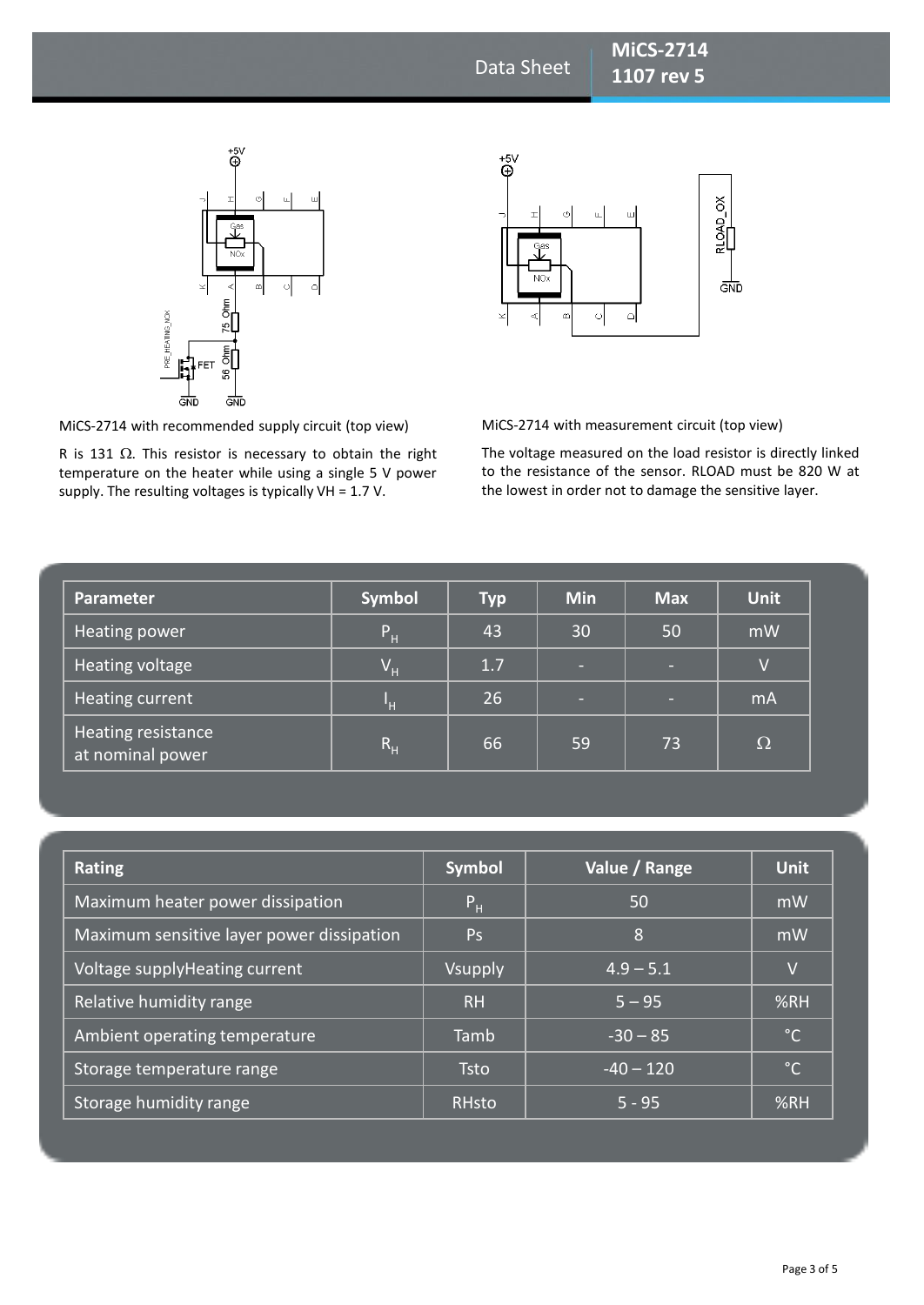# Data Sheet

**MiCS-2714 1107 rev 5** 





# **Package outline dimensions**

The package is compatible with SMD assembly process.

| Pin                       | Connection      |
|---------------------------|-----------------|
| $\mathbf{A}$              | Rh1             |
| $\, {\bf B}$              | Rs1             |
| $\mathbf C$               |                 |
| D                         |                 |
| E                         |                 |
| $\boldsymbol{\mathrm{F}}$ |                 |
| G                         |                 |
| H                         | Rh <sub>2</sub> |
| J                         | Rs2             |
| K                         |                 |



MiCS-2714 configuration (bottom view)

# **Sensor configuration**

The silicon gas sensor structure consists of an accurately micro machined diaphragm with an embedded heating resistor and the sensing layer on top. The internal connections are shown above.